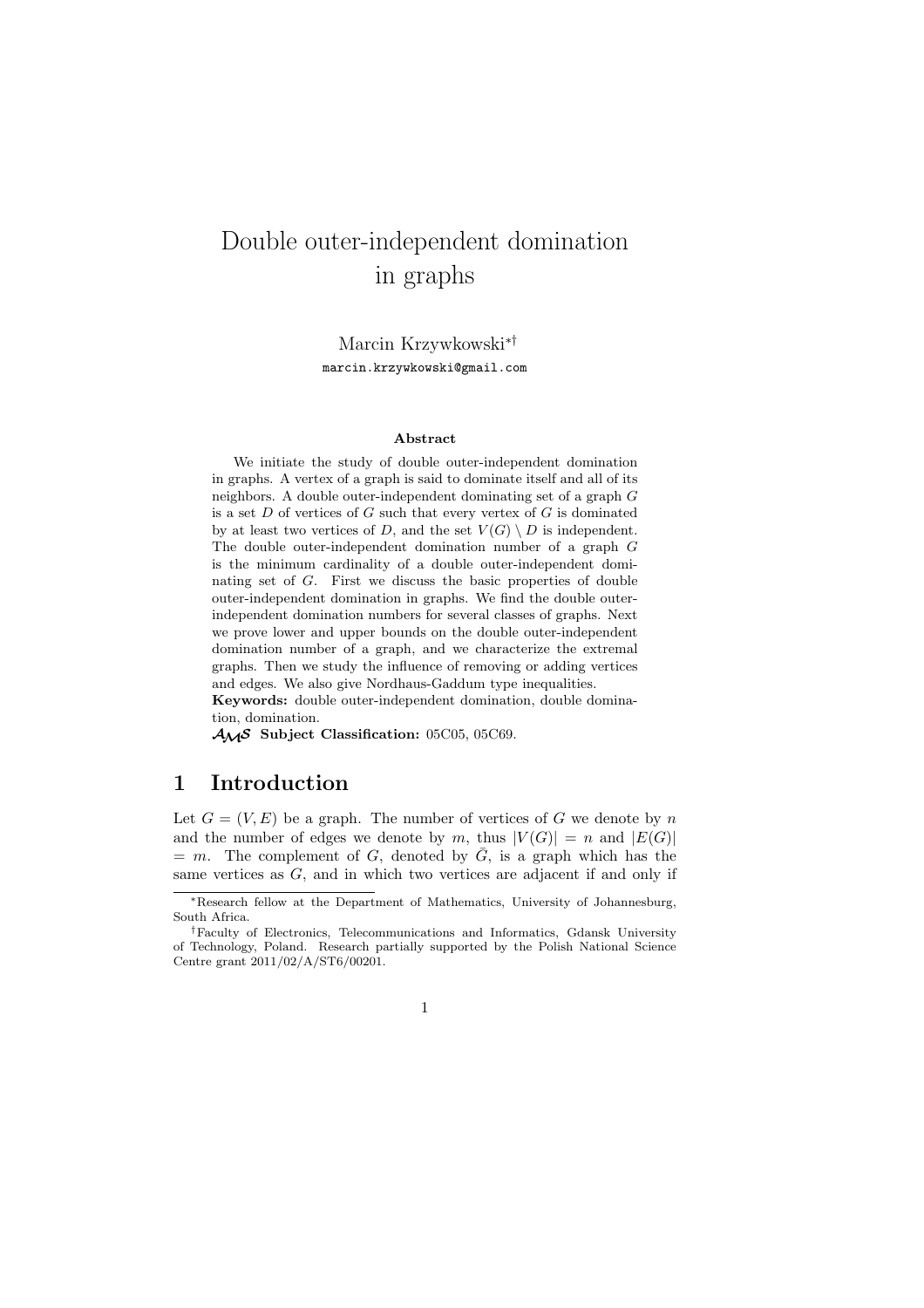they are not adjacent in  $G$ . By the neighborhood of a vertex  $v$  of  $G$  we mean the set  $N_G(v) = \{u \in V(G): uv \in E(G)\}\)$ . The degree of a vertex v, denoted by  $d_G(v)$ , is the cardinality of its neighborhood. By a leaf we mean a vertex of degree one, while a support vertex is a vertex adjacent to a leaf. We say that a support vertex is strong (weak, respectively) if it is adjacent to at least two leaves (exactly one leaf, respectively). We say that a vertex is isolated if it has no neighbor, while it is universal if it is adjacent to each other vertex. Let  $\delta(G)$  mean the minimum degree among all vertices of  $G$ . The path (cycle, respectively) on  $n$  vertices we denote by  $P_n$  ( $C_n$ , respectively). A wheel  $W_n$ , where  $n \geq 4$ , is a graph with n vertices, formed by connecting a vertex to all vertices of a cycle  $C_{n-1}$ . The distance between two vertices of a graph is the number of edges in a shortest path connecting them. The eccentricity of a vertex is the greatest distance between it and any other vertex. The diameter of a graph  $G$ , denoted by  $diam(G)$ , is the maximum eccentricity among all vertices of G. By  $K_{p,q}$  we denote a complete bipartite graph with partite sets of cardinalities  $p$  and  $q$ . By a star we mean the graph  $K_{1,m}$ , where  $m \geq 2$ . Let uv be an edge of a graph  $G$ . By subdividing the edge uv we mean removing it, and adding a new vertex, say x, along with two new edges  $ux$  and  $xv$ . By a subdivided star we mean a graph obtained from a star by subdividing each one of its edges. Generally, let  $K_{t_1,t_2,...,t_k}$  denote the complete multipartite graph with vertex set  $S_1 \cup S_2 \cup \ldots \cup S_k$ , where  $|S_i| = t_i$  for positive integers  $i \leq t$ . We say that a subset of  $V(G)$  is independent if there is no edge between any two vertices of this set. The independence number of a graph G, denoted by  $\alpha(G)$ , is the maximum cardinality of an independent subset of the set of vertices of G. The clique number of G, denoted by  $\omega(G)$ , is the number of vertices of a greatest complete graph which is a subgraph of G.

A vertex of a graph is said to dominate itself and all of its neighbors. A subset  $D \subseteq V(G)$  is a dominating set of G if every vertex of G is dominated by at least one vertex of  $D$ , while it is a double dominating set of  $G$ if every vertex of  $G$  is dominated by at least two vertices of  $D$ . The domination (double domination, respectively) number of G, denoted by  $\gamma(G)$  $(\gamma_d(G))$ , respectively), is the minimum cardinality of a dominating (double dominating, respectively) set of G. Double domination in graphs was introduced by Harary and Haynes [4], and further studied for example in [1–3, 5, 7, 8]. For a comprehensive survey of domination in graphs, see [6].

A subset  $D \subseteq V(G)$  is a double outer-independent dominating set, abbreviated DOIDS, of  $G$  if every vertex of  $G$  is dominated by at least two vertices of D, and the set  $V(G) \setminus D$  is independent. The double outerindependent domination number of a graph  $G$ , denoted by  $\gamma_d^{oi}(G)$ , is the minimum cardinality of a double outer-independent dominating set of G. A double outer-independent dominating set of G of minimum cardinality is called a  $\gamma_d^{oi}(G)$ -set.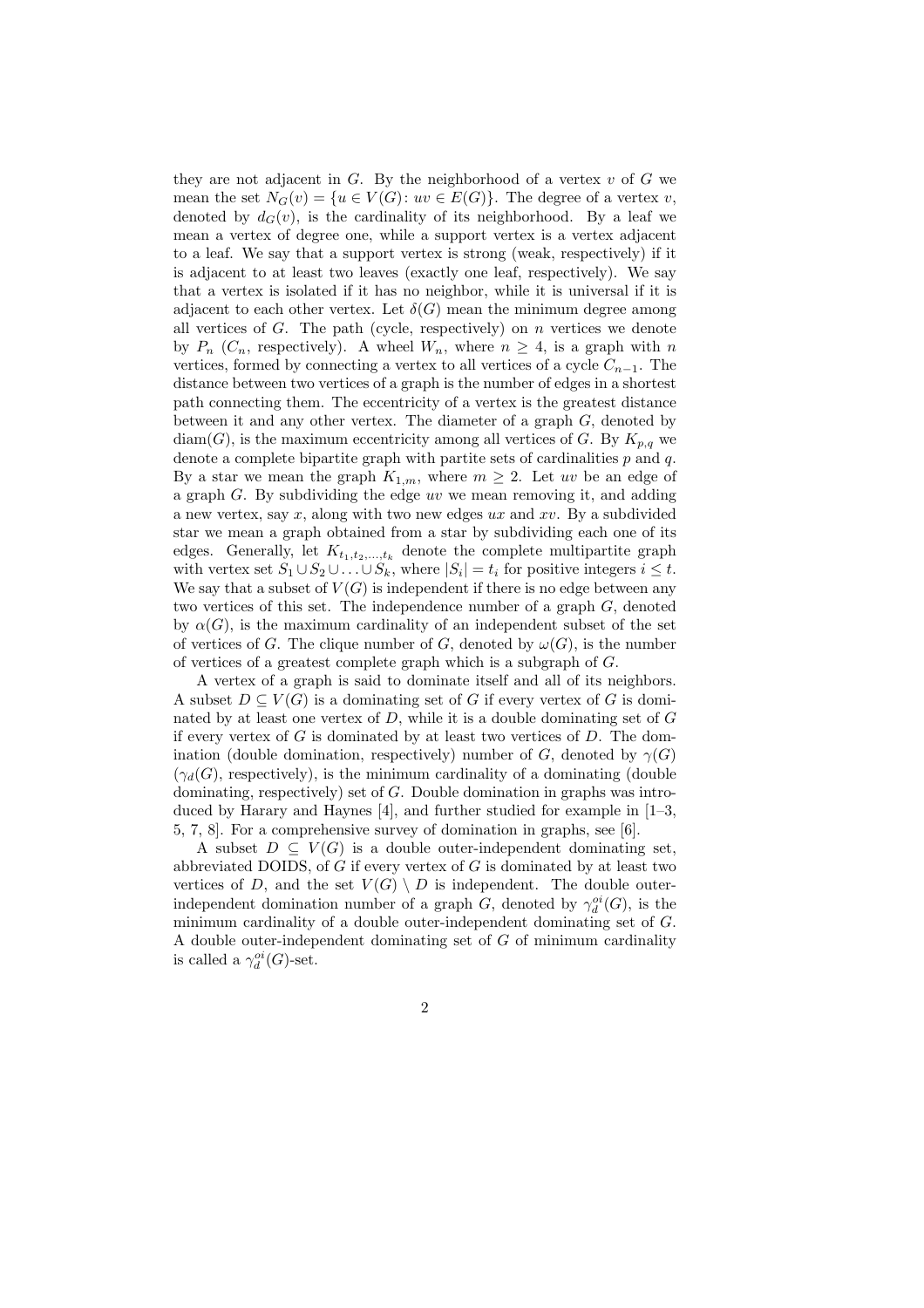We initiate the study of double outer-independent domination in graphs. First we discuss the basic properties of double outer-independent domination in graphs. We find the double outer-independent domination numbers for several classes of graphs. Next we prove some lower and upper bounds on the double outer-independent domination number of a graph, and we characterize the extremal graphs. Then we study the influence of removing or adding vertices and edges. We also give Nordhaus-Gaddum type inequalities.

## **2 Results**

Since the one-vertex graph, as well as all graphs with an isolated vertex, does not have neither a double outer-independent dominating set nor a double dominating set, in this paper we consider only graphs without isolated vertices.

We begin with the following straightforward observations.

**Observation 1** *For every graph G we have*  $\gamma_d^{oi}(G) \geq \gamma_d(G)$ *.* 

**Observation 2** *Every leaf of a graph* G *is in every DOIDS of* G*.*

**Observation 3** *Every support vertex of a graph* G *is in every DOIDS of* G*.*

**Observation 4** *If*  $n \geq 2$  *is an integer, then* 

- $(i)$   $\gamma_d^{oi}(K_n) = \max\{n-1, 2\};$
- $(iii)$   $\gamma_d^{oi}(P_n) = \lfloor (2n+1)/3 \rfloor + 1.$

Let us observe that for any non-negative integer there exists a graph such that the difference between its double outer-independent domination and double domination numbers equals that non-negative integer.

**Observation 5** *For every integer*  $n \geq 3$  *we have*  $\gamma_d^{oi}(K_n) = \gamma_d(K_n) + n - 3$ *.* 

**Observation 6** *If*  $n \geq 3$  *is an integer, then*  $\gamma_d^{oi}(C_n) = \lfloor (2n-1)/3 \rfloor + 1$ *.* 

**Observation 7** *For every integer*  $n \geq 4$  *we have*  $\gamma_d^{oi}(W_n) = \lfloor n/2 \rfloor + 1$ *.* 

**Observation 8** *Let* p and q be integers such that  $p \leq q$ . Then

$$
\gamma_d^{oi}(K_{p,q}) = \begin{cases} q+1 & \text{if } p=1; \\ p+1 & \text{if } p \ge 2. \end{cases}
$$

**Observation 9** Let  $k \geq 3$  be an integer, and let  $t_1, t_2, \ldots, t_k$  be positive *integers.* Then  $\gamma_d^{oi}(K_{t_1,t_2,...,t_k}) = \sum_{i=1}^k t_i - \max\{t_1,t_2,...,t_k\}.$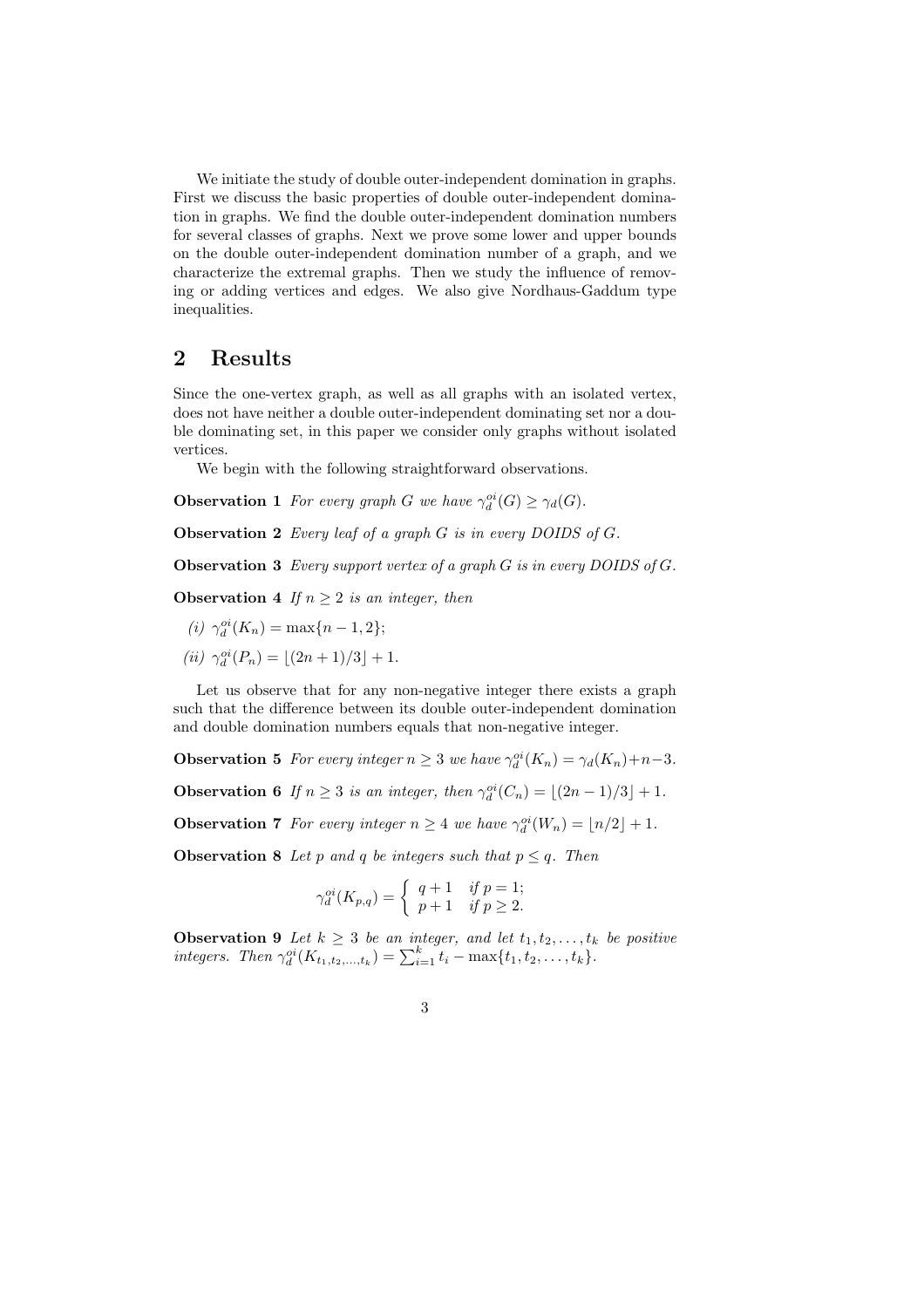**Observation 10** For every disjoint graphs  $G_1, G_2, \ldots, G_k$  we have  $\gamma_d^{oi}(G_1)$  $\cup G_2 \cup ... \cup G_k) = \gamma_d^{oi}(G_1) + \gamma_d^{oi}(G_2) + ... + \gamma_d^{oi}(G_k).$ 

Since the complement of every double outer-independent dominating set is independent, we get the following lower bound on  $\gamma_d^{oi}(G)$  for any graph G.

**Observation 11** *For every graph G we have*  $\gamma_d^{oi}(G) \geq n - \alpha(G)$ *.* 

We have the following lower bound on the double outer-independent domination number of a graph in terms of its clique number.

**Fact 12** *For every graph G we have*  $\gamma_d^{oi}(G) \ge \omega(G) - 1$ *.* 

**Proof.** Let D be a  $\gamma_d^{oi}(G)$ -set, and let A be a maximum clique in G. Since  $V(G) \setminus D$  is independent, we have  $| (V(G) \setminus D) \cap A | \leq 1$ . This implies that  $|D| \ge |A| - 1$ . We now get  $\gamma_d^{oi}(G) = |D| \ge |A| - 1 = \omega(G) - 1$ .

Let us observe that the bound from the previous proposition is tight. For  $n \geq 3$  we have  $\gamma_d^{oi}(K_n) = n - 1 = \omega(K_n) - 1$ .

Now let us observe that for any non-negative integer there exists a graph such that the difference between its double outer-independent domination number and clique number equals that non-negative integer.

**Observation 13** *For every positive integer m we have*  $\gamma_d^{oi}(K_{1,m}) = \omega(K_{1,m})$  $+m-1$ .

We now prove that the double outer-independent domination number of a graph is greater than or equal to the minimum degree among all its vertices.

**Fact 14** *For every graph G we have*  $\gamma_d^{oi}(G) \geq \delta(G)$ *.* 

**Proof.** Let D be any  $\gamma_d^{oi}(G)$ -set. If  $D = V(G)$ , then obviously the result is true. Now assume that  $D \neq V(G)$ . Let x be a vertex which does not belong to D. Since  $V(G) \setminus D$  is independent, all neighbors of x belong to the set D. Thus  $|D| \geq d_G(x)$ . By the definition we have  $\delta(G) \leq d_G(x)$ . Therefore  $\gamma_d^{oi}(G) = |D| \geq d_G(x) \geq \delta(G)$ .  $\blacksquare$ 

Since every double outer-independent dominating set has at least two vertices, and all vertices of a graph form a double outer-independent dominating set, we have the following bounds on the double outer-independent domination number of a graph.

**Observation 15** *For every graph G we have*  $2 \leq \gamma_d^{oi}(G) \leq n$ *.*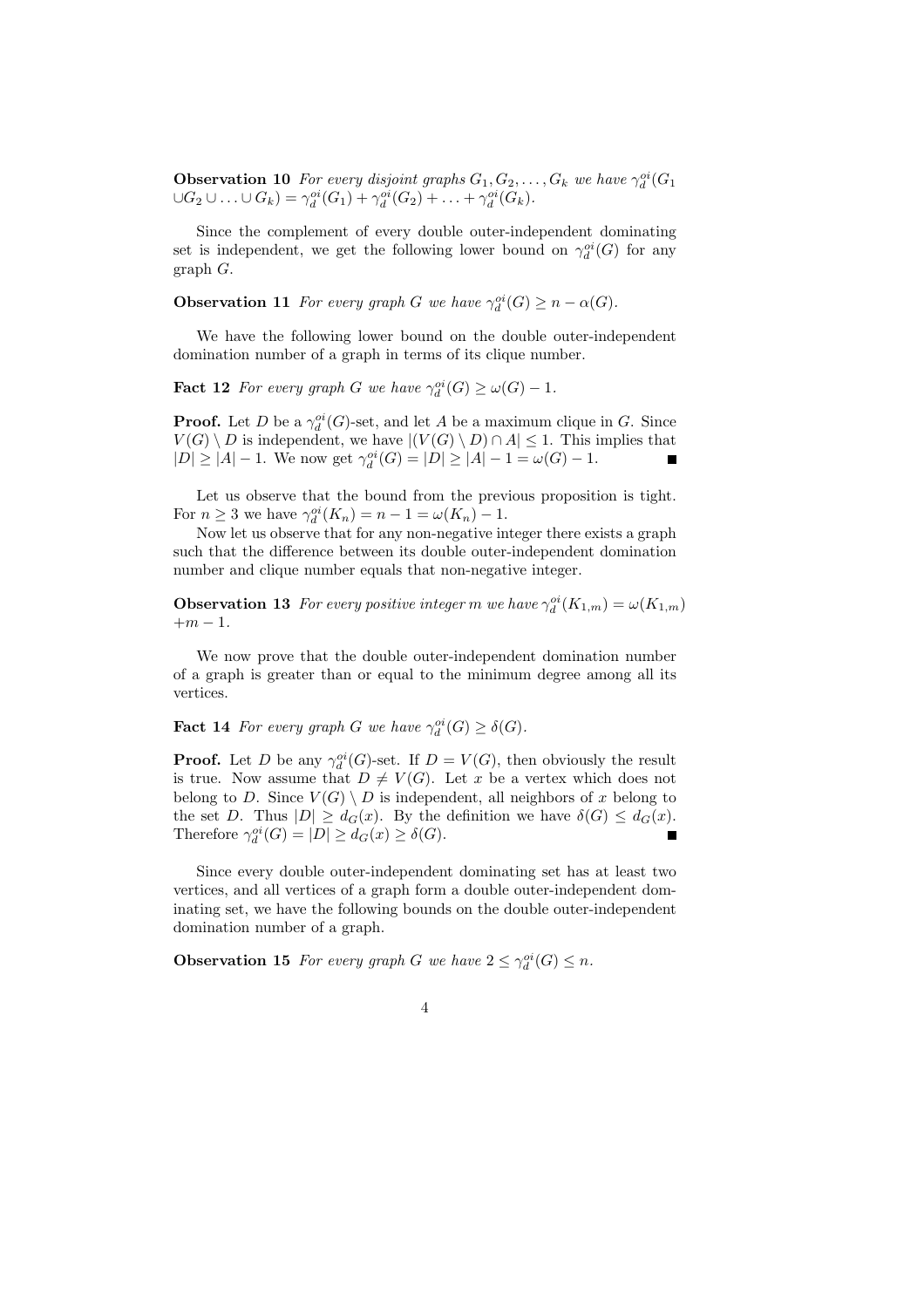We now characterize all graphs which attain the lower bound from the previous observation. For this purpose we introduce a family  $\mathcal{G} = \{G_k\}$ :  $k$  is a non-negative integer of graphs, an element of which is given in Figure 1. A graph  $G_k$  has  $k+2$  vertices.



**Theorem 16** *Let* G *be a graph.* We have  $\gamma_d^{oi}(G) = 2$  *if and only if*  $G \in \mathcal{G}$ *.* 

**Proof.** It is easy to see that  $\{u, v\}$  is a DOIDS of any graph of the family  $\mathcal{G}$ . This implies that  $\gamma_d^{oi}(G_k) = 2$ , for every graph  $G_k$  of the family  $\mathcal{G}$ .

Now assume that for some graph G we have  $\gamma_d^{oi}(G) = 2$ . Let D be a  $\gamma_d^{oi}(G)$ -set. The vertices of D we denote by u and v. Since D is a double dominating set, we conclude that the vertices  $u$  and  $v$  are adjacent, and every vertex of  $V(G) \setminus D$  is adjacent to both vertices u and v. Moreover, there is no edge between any two vertices of  $V(G) \setminus D$  as the set D is outerindependent. It is easy to observe that  $G$  is a graph of the form presented in Figure 1.

We now characterize the graphs attaining the upper bound from Observation 15, that is, the graphs with double outer-independent domination number equaling the number of vertices.

**Theorem 17** *Let* G *be a graph.* Then  $\gamma_d^{oi}(G) = n$  *if and only if every vertex of* G *is a leaf or a support vertex.*

**Proof.** The sufficiency is true by Observations 1 and 2. Now assume that some vertex of a graph  $G$ , say  $x$ , is neither a leaf nor a support vertex. Thus  $x$  has at least two neighbors. Moreover, each of these neighbors has a neighbor different from  $x$  since  $x$  is not a support vertex. It is not difficult to observe that  $V(G) \setminus \{x\}$  is a DOIDS of the graph G. Therefore  $\gamma_d^{oi}(G) \leq n-1 < n.$ 

**Corollary 18** *Let* G *be a graph. If some vertex of* G *is neither a leaf nor a support vertex, then*  $\gamma_d^{oi}(G) \leq n - 1$ .

We now characterize the graphs attaining the bound from the previous corollary.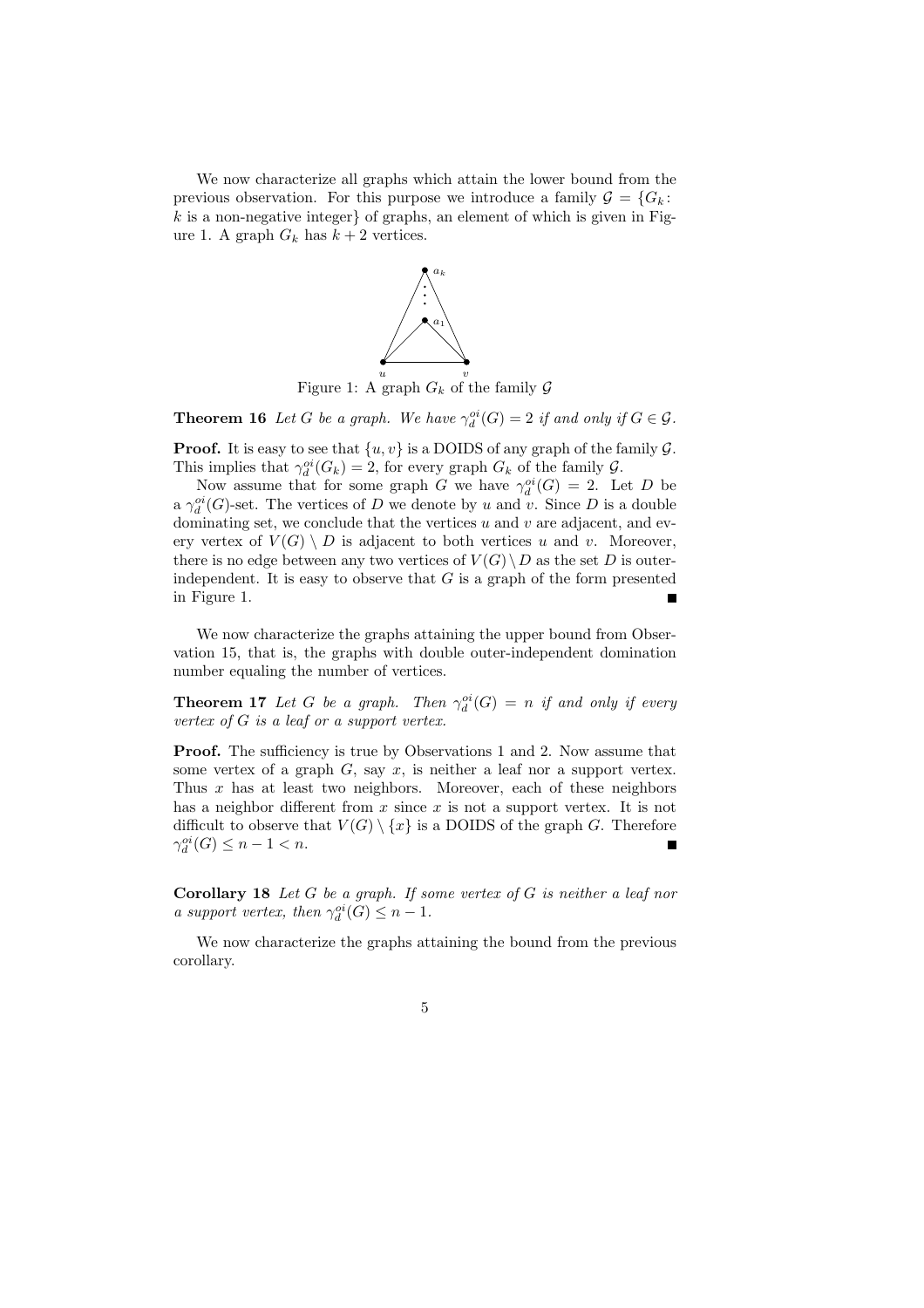**Theorem 19** *Let* G *be a graph.* We have  $\gamma_d^{oi}(G) = n - 1$  *if and only if at least one vertex of* G *is neither a leaf nor a support vertex, and the subgraph of* G *induced by the vertices which are neither leaves nor support vertices is a complete graph or a path on three vertices such that the central vertex has exactly two neighbors in the graph* G*.*

**Proof.** Let G be a graph such that its subgraph induced by the vertices which are neither leaves nor support vertices is a complete graph or a path on three vertices such that the central vertex has exactly two neighbors in the graph G. First assume that it is a path  $P_3$ , say abc. It is not difficult to observe that  $V(G) \setminus \{b\}$  is a DOIDS of the graph G. Thus  $\gamma_d^{oi}(G) \leq n-1$ . Now let D be any  $\gamma_d^{oi}(G)$ -set. By Observations 2 and 3, all leaves and support vertices belong to the set  $D$ . Moreover, the vertex  $b$  has to be dominated twice, thus at least two of the vertices  $a, b$  and  $c$  belong to the set D. Therefore  $\gamma_d^{oi}(G) \geq n-1$ . Now assume that the subgraph of G induced by the vertices which are neither leaves nor support vertices is a complete graph. Let  $x$  be any vertex of this subgraph. Let us observe that  $V(G) \setminus \{x\}$  is a DOIDS of the graph G. Thus  $\gamma_d^{oi}(G) \leq n-1$ . Now let D be any  $\gamma_d^{oi}(G)$ -set. By Observations 2 and 3, all leaves and support vertices belong to the set D. Moreover, since  $V(G) \setminus D$  is independent, at most one of the remaining vertices does not belong to the set  $D$ . Therefore  $\gamma_d^{oi}(G) \geq n-1$ . We now conclude that  $\gamma_d^{oi}(G) = n-1$ .

Now assume that for some graph G we have  $\gamma_d^{oi}(G) = n - 1$ . Suppose that the subgraph of  $G$  induced by the vertices which are neither leaves nor support vertices, say  $H$ , is neither a complete graph nor a path on three vertices such that the central vertex has exactly two neighbors in the graph G. Thus  $|V(H)| \geq 2$ . Let us observe that there exist two nonadjacent vertices of H, say x and y, such that no common neighbor of x and  $y$  has degree two in the graph  $G$ . It is not very difficult to observe that  $V(G) \setminus \{x, y\}$  is a DOIDS of the graph G. Therefore  $\gamma_d^{oi}(G) \leq n-2 < n-1$ , a contradiction.

We have the following upper bound on the double outer-independent domination number of a tree in terms of its independence number and the number of support vertices.

**Theorem 20** *For every tree* T *of order at least three with* s *support vertices we have*  $\gamma_d^{oi}(T) \leq \alpha(T) + s$ *.* 

**Proof.** Let  $n$  mean the number of vertices of the tree  $T$ . We proceed by induction on this number. If diam(T) = 1, then  $T = P_2$ . We have  $\gamma_d^{oi}(P_2) = 2 < 1+2 = \alpha(P_2) + s$ . Now assume that  $\text{diam}(T) = 2$ . Thus T is a star. We have  $\gamma_d^{oi}(T) = n = n - 1 + 1 = \alpha(T) + s$ . Now let us assume that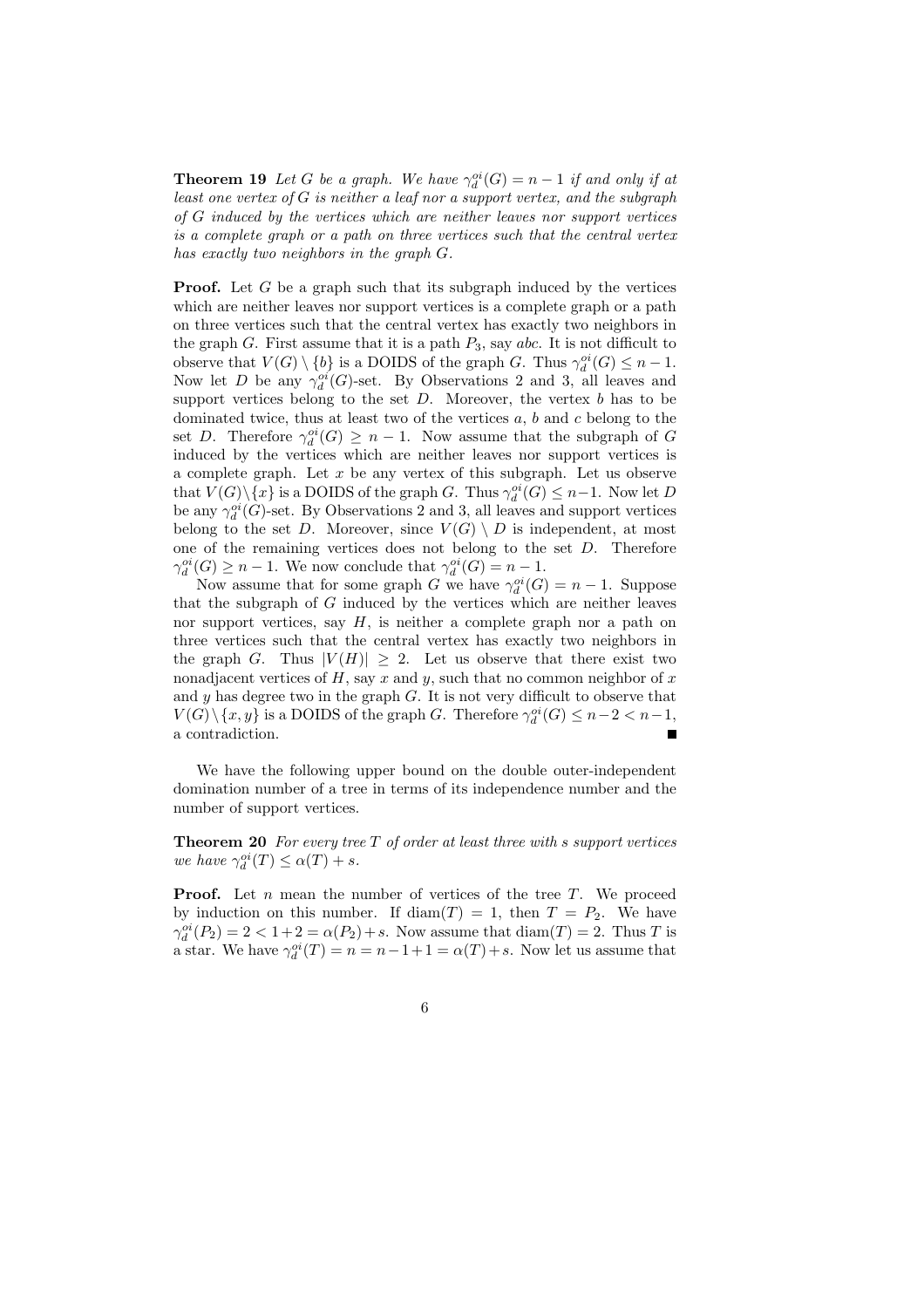$diam(T) = 3$ . Thus T is a double star. We have  $\gamma_d^{oi}(T) = n = n - 2 + 2$  $=\alpha(T) + s.$ 

Now assume that  $\text{diam}(T) > 4$ . Thus the order *n* of the tree *T* is at least five. We obtain the result by the induction on the number  $n$ . Assume that the theorem is true for every tree T' of order  $n' < n$ .

First assume that some support vertex of  $T$ , say  $x$ , is strong. Let  $y$ be a leaf adjacent to x. Let  $T' = T - y$ . We have  $s' = s$ . Let D' be any  $\gamma_d^{oi}(T')$ -set. By Observation 3 we have  $x \in D'$ . It is easy to see that  $D' \cup \{y\}$  is a DOIDS of the tree T. Thus  $\gamma_d^{oi}(T) \leq \gamma_d^{oi}(T') + 1$ . Let us observe that there exists a maximum independent set of  $T'$  that does not contain the vertex  $x$ . Let  $A'$  be such a set. It is easy to observe that  $D' \cup \{y\}$  is an independent set of the tree T. Thus  $\alpha(T) \geq \alpha(T') + 1$ . We now get  $\gamma_d^{oi}(T) \leq \gamma_d^{oi}(T') + 1 \leq \alpha(T') + s' + 1 = \alpha(T') + s + 1 \leq \alpha(T) + s$ . Henceforth, we can assume that all support vertices of  $T$  are weak.

We now root T at a vertex r of maximum eccentricity diam(T). Let t be a leaf at maximum distance from  $r, v$  be the parent of  $t, u$  be the parent of v, and w be the parent of u in the rooted tree. By  $T_x$  we denote the subtree induced by a vertex  $x$  and its descendants in the rooted tree  $T$ .

Assume that  $d_T(u) \geq 3$ . Let  $T' = T - T_v$ . We have  $s' = s - 1$ . Let D' be any  $\gamma_d^{oi}(T')$ -set. Obviously,  $D' \cup \{v, t\}$  is a DOIDS of the tree T. Thus  $\gamma_d^{oi}(T) \leq \gamma_d^{oi}(T') + 2$ . Now let A' be a maximum independent set of T'. It is easy to see that  $D' \cup \{t\}$  is an independent set of the tree T. Thus  $\alpha(T) \ge \alpha(T') + 1$ . We now get  $\gamma_d^{oi}(T) \le \gamma_d^{oi}(T') + 2 \le \alpha(T') + s' + 2$  $\leq \alpha(T) + s.$ 

Now assume that  $d_T(u) = 2$ . First assume that there is a child of w other than u, say k, such that the distance of w to the most distant vertex of  $T_k$  is one or three. It suffices to consider only the possibilities when  $T_k$ is a path  $P_3$ , or k is a leaf. Let  $T' = T - T_u$ . We have  $s' = s - 1$ . Let us observe that there exists a  $\gamma_d^{oi}(T')$ -set that contains the vertex w. Let D' be such a set. It is easy to observe that  $D' \cup \{v, t\}$  is a DOIDS of the tree T. Thus  $\gamma_d^{oi}(T) \leq \gamma_d^{oi}(T') + 2$ . Now let A' be a maximum independent set of the tree T'. Obviously,  $D' \cup \{t\}$  is an independent set of T. Thus  $\alpha(T) \geq \alpha(T') + 1$ . We now get  $\gamma_d^{oi}(T) \leq \gamma_d^{oi}(T') + 2 \leq \alpha(T') + s' + 2$  $\alpha(T) + s.$ 

Now assume that for every child of  $w$  other than  $u$ , say  $k$ , the distance of w to the most distant vertex of  $T_k$  is two. It suffices to consider only the possibility when k is a support vertex of degree two. Let  $T' = T - T_v$ . We have  $s' = s$ . Let D' be any  $\gamma_d^{oi}(T')$ -set. By Observations 2 and 3 we have  $u, k, w \in D'$ . Let us observe that  $D' \setminus \{u\} \cup \{v, t\}$  is a DOIDS of the tree T. Thus  $\gamma_d^{oi}(T) \leq \gamma_d^{oi}(T') + 1$ . Now let A' be a maximum independent set of T'. It is easy to see that  $D' \cup \{t\}$  is an independent set of the tree T. Thus  $\alpha(T) \geq \alpha(T') + 1$ . We now get  $\gamma_d^{oi}(T) \leq \gamma_d^{oi}(T') + 1 \leq \alpha(T') + s' + 1$  $\leq \alpha(T) + s.$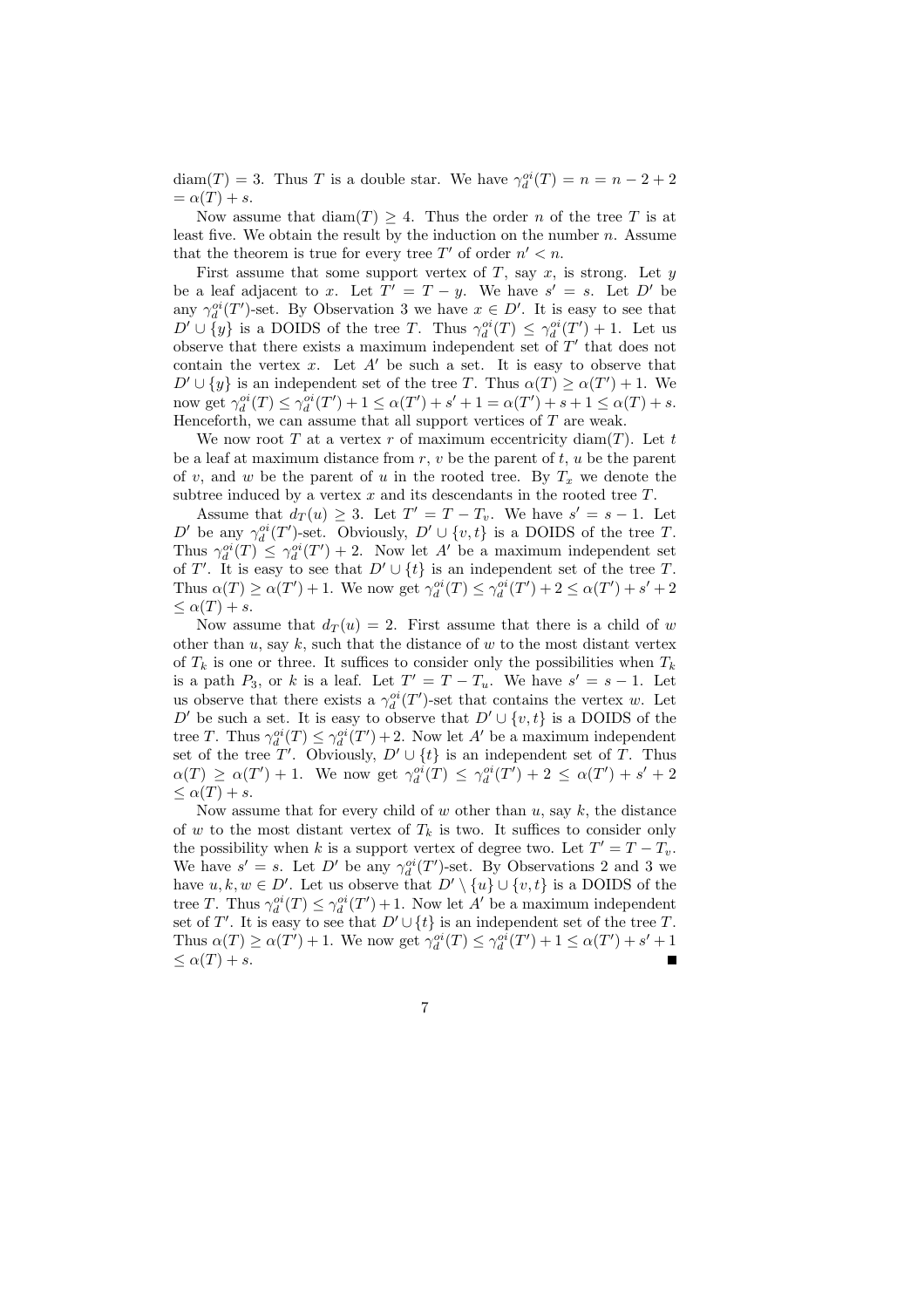We have the following bounds on the double outer-independent domination number of a graph in terms of its order and size.

**Proposition 21** *For every graph* G *we have*

$$
\frac{2n-3-\sqrt{(2n-3)^2-8(m-1)}}{2} \leq \gamma_d^{oi}(G) \leq \frac{2n-3+\sqrt{(2n-3)^2-8(m-1)}}{2}
$$

*.*

**Proof.** Let D be a  $\gamma_d^{oi}(G)$ -set. Let t denote the number of edges between the vertices of D and the vertices of  $V(G) \setminus D$ . We have  $m \leq t + |E(G[D])|$ . Obviously,  $t \leq |D| \cdot |V(G) \setminus D|$ . Notice that  $|E(G[D])| \leq (|D|-1)(|D|-2)/2$ . Now simple calculations imply the result.

We now study the influence of the removal of a vertex of a graph on its double outer-independent domination number.

**Proposition 22** *Let* G *be a graph, and let* v *be a vertex of* G*. Assume that*  $G - v$  *has no isolated vertex. Then*  $\gamma_d^{oi}(G) - 2 \leq \gamma_d^{oi}(G - v) \leq \gamma_d^{oi}(G)$  $+d_G(v) - 1.$ 

**Proof.** Let D be any  $\gamma_d^{oi}(G)$ -set. If  $v \notin D$ , then it is easy to see that D is a DOIDS of the graph  $G-v$ . Now assume that  $v \in D$ . Let  $v_1, v_2, \ldots, v_{d_G(v)}$ be the neighbors of v. Let  $i \in \{1, 2, ..., d_G(v)\}$ . Let  $x_i$  be a neighbor of  $v_i$  different from  $v$ . If  $v_i \in D$ , then let  $u_i$  mean  $x_i$ , otherwise let it mean  $v_i$ . Let us observe that  $D \cup \{u_1, u_2, \ldots, u_{d_G(v)}\} \setminus \{v\}$  is a DOIDS of the graph G. Thus  $\gamma_d^{oi}(G-v) \leq |D \cup \{u_1, u_2, \ldots, u_{d_G(v)}\} \setminus \{v\}| \leq |D| + d_G(v) - 1$  $=\gamma_d^{oi}(G)+d_G(v)-1$ . Now let D' be any  $\gamma_d^{oi}(G-v)$ -set. If some vertex of  $N_G(v)$  belongs to the set D', then it is easy to see that  $D' \cup \{v\}$  is a DOIDS of the graph G. Now assume that no vertex of  $N_G(v)$  belongs to the set  $D'$ . Let x be any neighbor of v in G. It is easy to observe that  $D' \cup \{v, x\}$  is a DOIDS of the graph G. Therefore  $\gamma_d^{oi}(G) \leq \gamma_d^{oi}(G - v) + 2$ .

Let us observe that the bounds from the previous proposition are tight. For the lower bound, consider the graphs  $G_k$  of the form presented in Figure 2. We have  $\gamma_d^{oi}(G_k) = 12k - 2 + 2 = \gamma_d^{oi}(G_k - v_i) + 2$ . For the upper bound, let G be a graph obtained from a star  $K_{1,m}$  by subdividing every edge thrice. The vertex of minimum eccentricity we denote by  $x$ . We have  $\gamma_d^{oi}(G - x) = \gamma_d^{oi}(m_4) = m \cdot \gamma_d^{oi}(P_4) = 4m = 3m + 1 + m - 1$  $= \gamma_d^{oi}(G) + d_G(x) - 1.$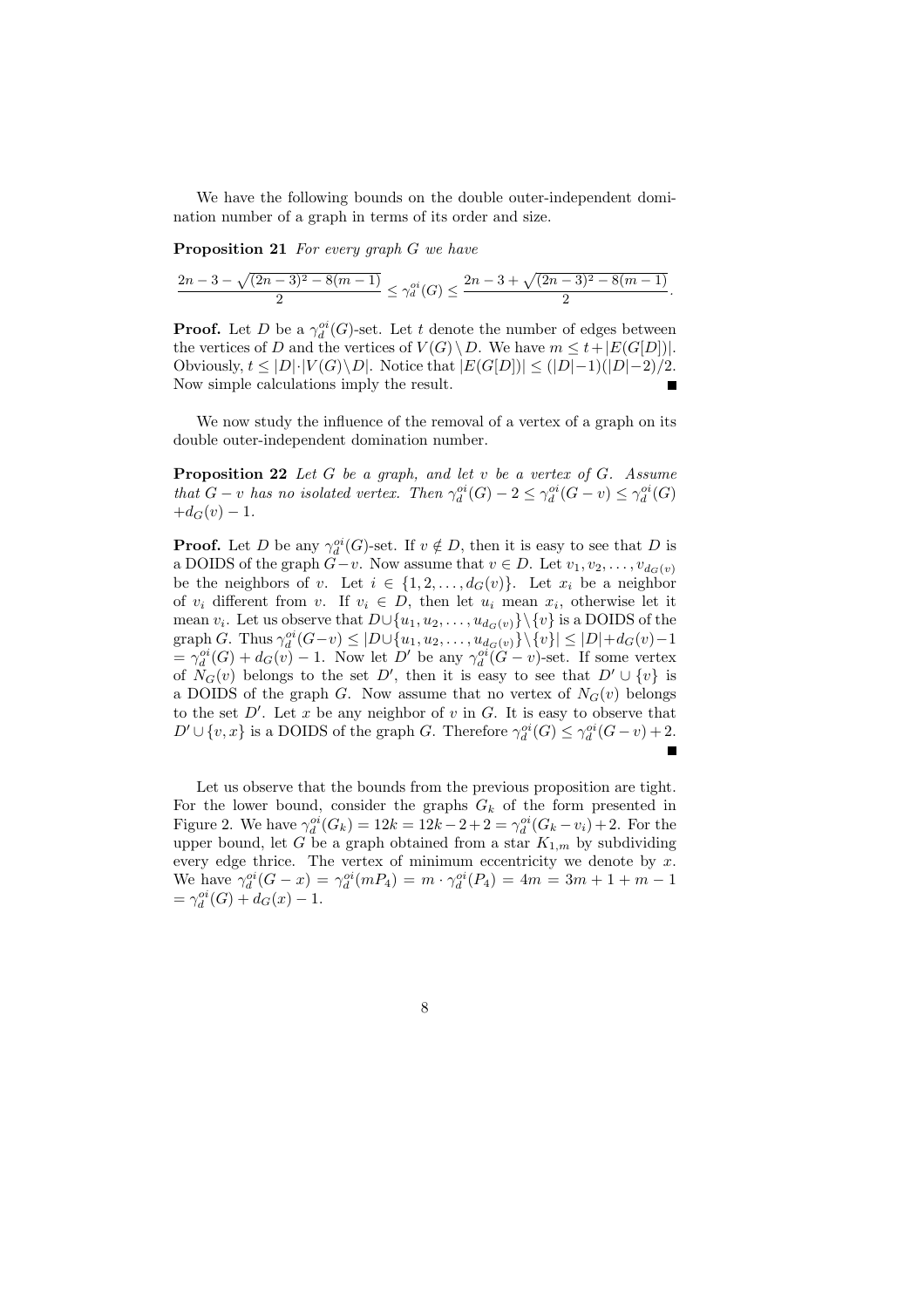

Figure 2: A graph  $G_k$  having 13k vertices

We now show that for any non-negative integer there exists a graph such that the removal of some its vertex increases the double outer-independent domination number by that non-negative integer.

**Fact 23** *For every non-negative integer* k *there exists a graph* G *such that for some vertex v of G we have*  $\gamma_d^{oi}(G - v) - \gamma_d^{oi}(G) = k$ *.* 

**Proof.** Let  $m = k + 2$ . Let G be a graph obtained from a star  $K_{1,m}$ by subdividing every edge twice. The vertex of minimum eccentricity we denote by x. It is easy to see that  $\gamma_d^{oi}(G) = 2m + 2$ . We have  $G - x = mP_3$ . We now get  $\gamma_d^{oi}(G - x) - \gamma_d^{oi}(G) = \gamma_d^{oi}(m_3) - \gamma_d^{oi}(K_{1,m}) = 3m - (2m + 2)$  $= m - 2 = k.$ 

We now study the influence of the removal of an edge of a graph on its double outer-independent domination number.

**Proposition 24** *Let* G *be a graph. For every edge* e *of* G *we have*

$$
\gamma_d^{oi}(G-e) \in \{ \gamma_d^{oi}(G) - 1, \gamma_d^{oi}(G), \gamma_d^{oi}(G) + 1 \}.
$$

**Proof.** Let D be a  $\gamma_d^{oi}(G)$ -set, and let  $e = xy$  be an edge of G. Since the set  $V(G) \setminus D$  is independent, some of the vertices x and y belongs to the set D. Without loss of generality we may assume that  $x \in D$ . If  $y \in D$ , then it is easy to see that D is a DOIDS of the graph  $G - e$ . If  $y \notin D$ , then  $D \cup \{y\}$  is a DOIDS of  $G - e$ . Thus  $\gamma_d^{oi}(G - e) \leq \gamma_d^{oi}(G) + 1$ . Now let  $D'$ be a  $\gamma_d^{oi}(G-e)$ -set. If some of the vertices x and y belongs to the set D', then  $\overrightarrow{D}'$  is a DOIDS of the graph G. If none of the vertices x and y belongs to the set D', then it is easy to observe that  $D' \cup \{x\}$  is a DOIDS of the graph G. Therefore  $\gamma_d^{oi}(G) \leq \gamma_d^{oi}(G-e) + 1$ .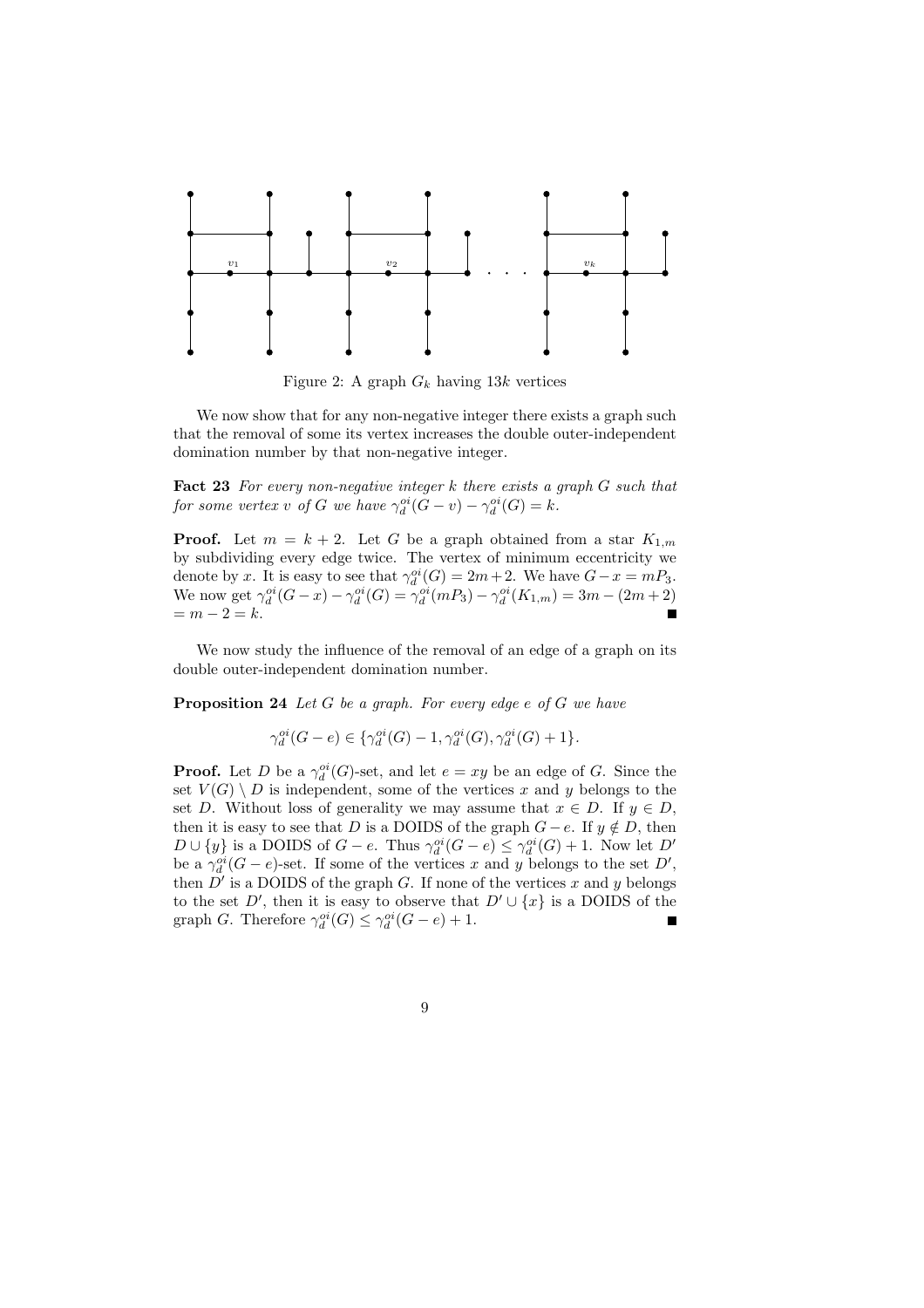Let us observe that the bounds following from the previous proposition are tight. For the lower bound, let us remove an edge of the complete graph  $K_4$ . For the upper bound, consider a path  $P_6$  and its central edge.

Similarly, adding an edge has the following influence on the double outer-independent domination number of a graph.

**Proposition 25** *Let* G *be a graph.* If  $e \notin E(G)$ *, then* 

 $\gamma_d^{oi}(G+e) \in \{ \gamma_d^{oi}(G) - 1, \gamma_d^{oi}(G), \gamma_d^{oi}(G) + 1 \}.$ 

We now give Nordhaus-Gaddum type inequalities for the sum of the double outer-independent domination number of a graph and its complement.

**Theorem 26** For every graph G we have  $n-1 \leq \gamma_d^{oi}(G) + \gamma_d^{oi}(\bar{G}) \leq 2n$ .

**Proof.** Let D be any  $\gamma_d^{oi}(G)$ -set. Since  $V(G) \setminus D$  is independent, the vertices of  $V(G) \setminus D$  form a clique in  $\overline{G}$ . Let  $\overline{D}$  be any  $\gamma_d^{oi}(\overline{G})$ -set. The vertices of  $V(G) \setminus D$  form a clique in  $\overline{G}$ , thus at most one of them does not belong to D as  $V(\overline{G}) \setminus D$  is independent. Therefore  $|\overline{D}| \geq |V(G) \setminus D| - 1$ . We now get  $\gamma_d^{oi}(G) + \gamma_d^{oi}(\bar{G}) \geq |D| + |V(G) \setminus D| - 1 = n - 1.$ 

Obviously,  $\gamma_d^{oi}(G) \le n$  and  $\gamma_d^{oi}(\bar{G}) \le n$ . Thus  $\gamma_d^{oi}(G) + \gamma_d^{oi}(\bar{G}) \le 2n$ .

Now let us observe that the bounds from the previous theorem are tight. For the lower bound, consider the graphs  $H$  and  $\bar{H}$  given in Figure 3. Let us observe that H and  $\bar{H}$  are isomorphic. It is not difficult to see that  $\{v_1, v_2, v_3, v_4\}$  is a DOIDS of the graph H, and  $\{u_2, u_3, u_4, u_5\}$  is a DOIDS of the graph  $\bar{H}$ . Therefore  $\gamma_d^{oi}(H) + \gamma_d^{oi}(\bar{H}) \leq |\{v_1, v_2, v_3, v_4\}|$  $+|\{u_2, u_3, u_4, u_5\}| = 8 = n-1$ . On the other hand, by Theorem 26 we have  $\gamma_d^{oi}(H) + \gamma_d^{oi}(\bar{H}) \geq n-1$ . Therefore  $\gamma_d^{oi}(H) + \gamma_d^{oi}(\bar{H}) = n-1$ . For the upper bound, consider the path  $P_4$  and its complement  $\overline{P}_4 = P_4$ . We have  $\gamma_d^{oi}(P_4) + \gamma_d^{oi}(\bar{P}_4) = 2 \cdot \gamma_d^{oi}(P_4) = 8 = 2n.$ 



Figure 3: The graphs H and  $\bar{H}$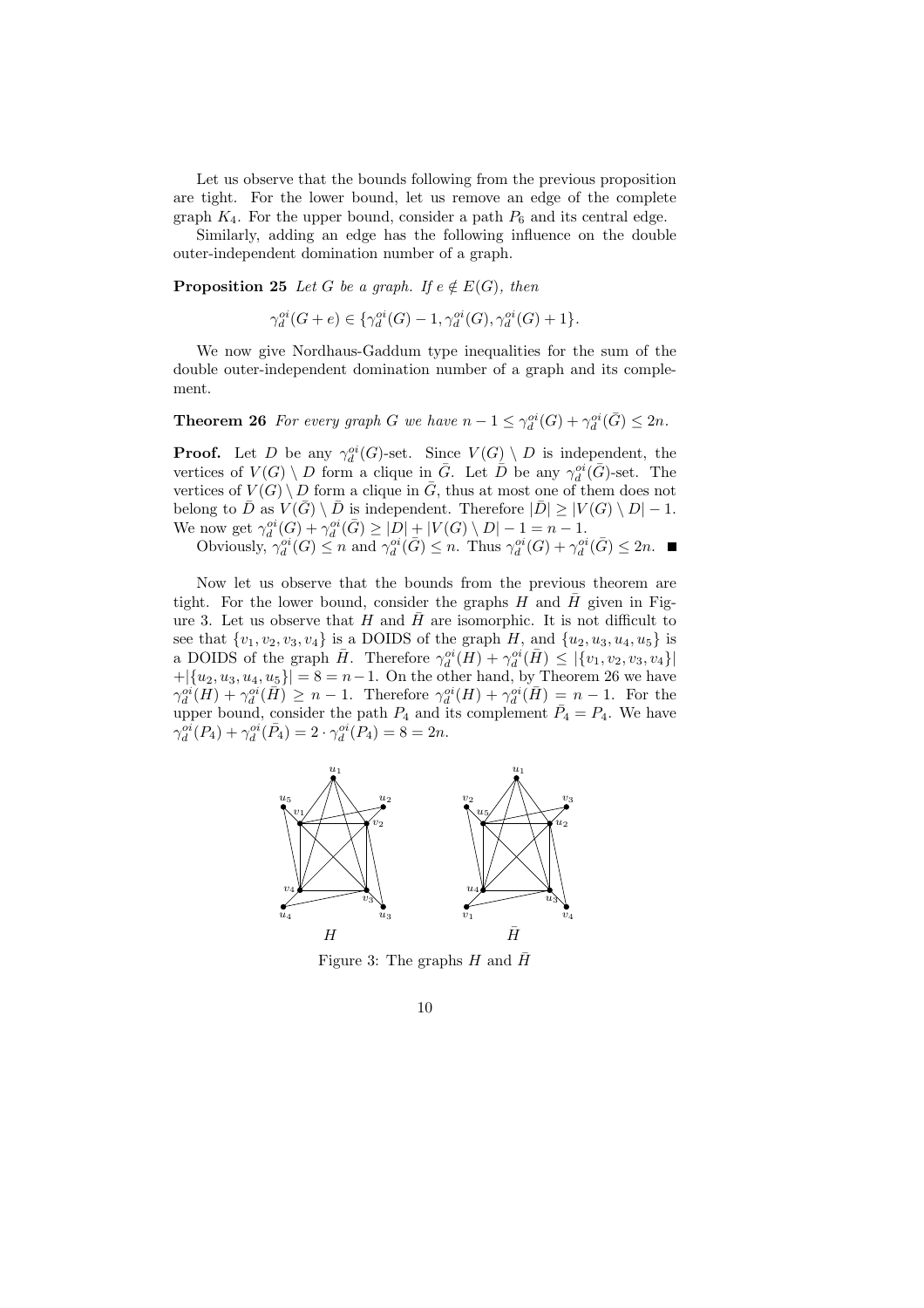We now prove that the path on four vertices and its complement (which are isomorphic) are the only graphs which attain the upper bound from Theorem 26.

**Theorem 27** *Let* G *be a graph.* We have  $\gamma_d^{oi}(G) + \gamma_d^{oi}(\bar{G}) = 2n$  *if and only if*  $G = \overline{G} = P_4$ .

**Proof.** Obviously,  $\gamma_d^{oi}(P_4) + \gamma_d^{oi}(\overline{P_4}) = 2 \cdot \gamma_d^{oi}(P_4) = 2n$ . Now assume that for some graph  $\tilde{G}$  we have  $\gamma_d^{oi}(G) + \gamma_d^{oi}(\tilde{G}) = 2n$ . This implies that  $\gamma_d^{oi}(G) = n$  and  $\gamma_d^{oi}(\bar{G}) = n$ . By Theorem 17, every vertex of G is a leaf or a support vertex, and every vertex of  $\overline{G}$  is a leaf or a support vertex. Suppose that some vertex, say  $x$ , is simultaneously a leaf and a support vertex of one of the graphs G or  $\overline{G}$ , say G. This implies that the component of  $G$  which contains the vertex  $x$  is a complete graph on two vertices. The neighbor of x we denote by y. If  $G = K_2$ , then G has an isolated vertex, a contradiction. Now assume that  $G \neq K_2$ . Since every component of G has at least two vertices, we have  $n \geq 4$ . In the graph  $\overline{G}$  the vertex x is not a leaf as it has  $n-2$  neighbors and  $n-2 \geq 2 > 1$ . Thus x must be a support vertex of  $\overline{G}$ . But each neighbor of x in  $\overline{G}$  is also adjacent to y, so x is not adjacent to any leaf, and it is not a support vertex, a contradiction. We now conclude that no vertex is simultaneously a leaf and a support vertex neither of G nor of  $\overline{G}$ . Suppose that some vertex, say x, is a leaf of both graphs G and  $\bar{G}$ . Since in each one of the graphs G and  $\bar{G}$  the vertex x has exactly one neighbor, the graph  $G$  (as well as the graph  $G$ ) has three vertices. It is not difficult to verify that then  $G$  or  $\overline{G}$  has an isolated vertex, and we do not consider such graphs. Therefore every leaf of G is a support vertex of  $\overline{G}$ , and every leaf of  $\overline{G}$  is a support vertex of G. Let us observe that for every graph, the number of leaves is greater than or equal to the number of support vertices. This implies that exactly half of all vertices are leaves of G (and they are support vertices of  $\overline{G}$ ), and the remaining half of vertices are support vertices of G (and they are leaves of  $\overline{G}$ ). Consequently, every support vertex is weak. Moreover, the number  $n = |V(G)| = |V(\bar{G})|$ is even. Suppose that  $n \geq 6$ . Thus in G there are at least three leaves, say  $a, b$  and  $c$ . The support vertex adjacent to  $a$  we denote by  $x$ . Since every support vertex is weak, the vertex  $x$  is not adjacent to any one of the vertices b and c. Thus x (which is a leaf in  $\overline{G}$ ) is adjacent to both vertices b and c in  $\overline{G}$ , a contradiction as leaf has only one neighbor. This implies that  $n = 4$ . Since exactly half of all vertices are leaves and half are support vertices, it is not very difficult to get that  $G = P_4$ . Obviously,  $\bar{G} = \bar{P}_4 = P_4.$ 

**Corollary 28** *If* G *is a graph different from*  $P_4$ *, then*  $\gamma_d^{oi}(G) + \gamma_d^{oi}(\bar{G})$  $< 2n - 1$ .

$$
11\quad
$$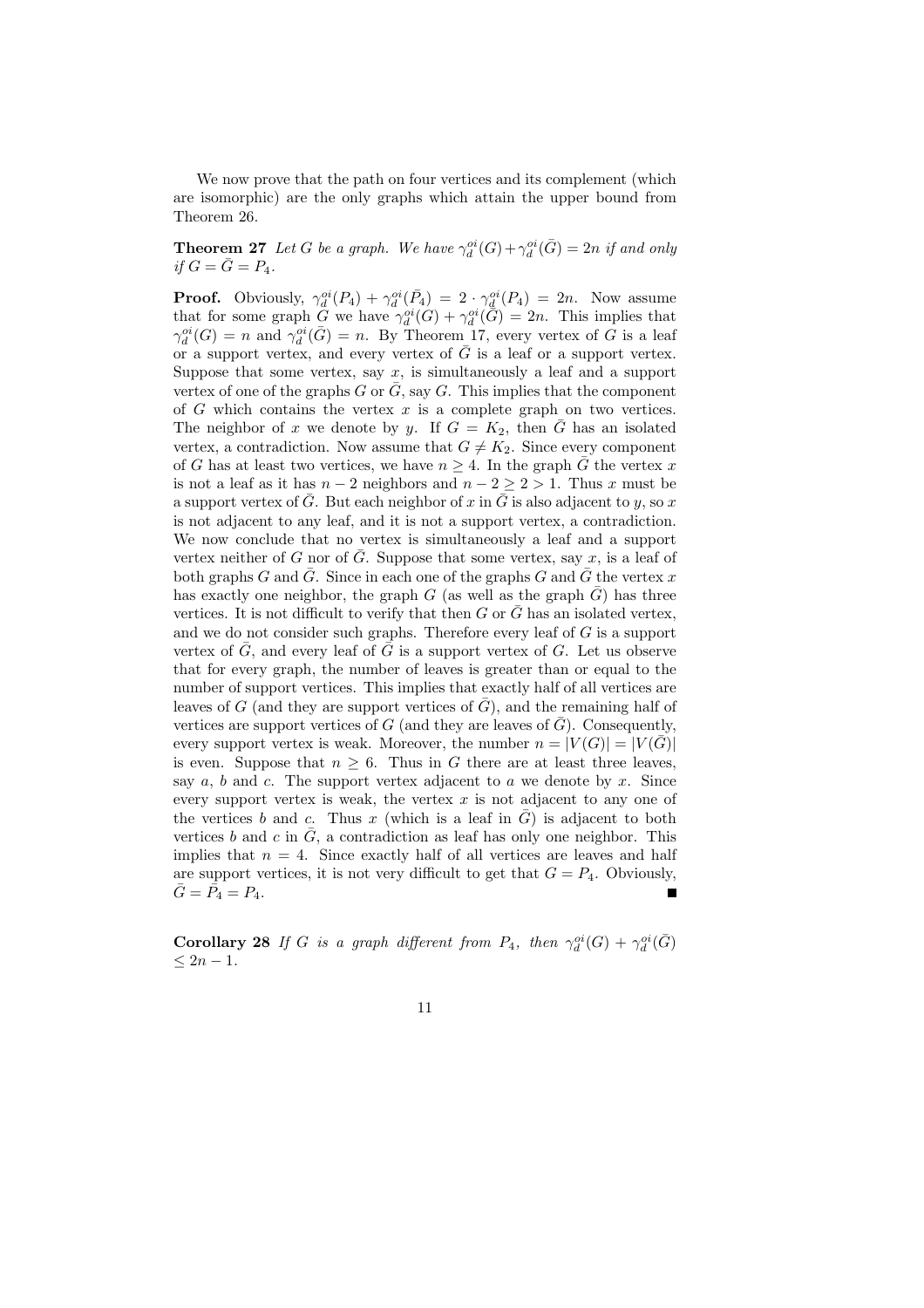We now characterize all graphs, which attain the bound from the previous corollary. For this purpose we introduce a family  $\mathcal{H} = \{H_k : k\}$ ≥ 3 is an integer} of graphs that can be obtained from a complete graph on  $k > 3$  vertices by attaching a path on two vertices by joining one of its vertices to all but one vertex of that complete graph. In Figure 4 we present a few graphs of the family H.



Figure 4: The graphs  $H_3$ ,  $H_4$  and  $H_5$  of the family  $H$ 

**Theorem 29** *Let*  $G$  *be a graph. We have*  $\gamma_d^{oi}(G) + \gamma_d^{oi}(\bar{G}) = 2n - 1$  *if and only if*  $G \in \mathcal{H}$  *or*  $\overline{G} \in \mathcal{H}$ *.* 

**Proof.** Assume that a graph G or its complement  $\overline{G}$  belongs to the family H. Without loss of generality we assume that  $G \in \mathcal{H}$ . By Theorem 19 we have  $\gamma_d^{oi}(G) = n - 1$ . The leaf of G we denote by x, and its neighbor we denote by y. Let z be the vertex of G which is not adjacent to y. It is easy to see that all vertices excluding x and z are leaves of  $\overline{G}$ . The vertex z is adjacent to y in  $\overline{G}$ , thus z is a support vertex of  $\overline{G}$ . The vertex x is also a support vertex of  $\overline{G}$ , as it is adjacent to the remaining leaves in  $\overline{G}$ . By Observations 2 and 3, all leaves and support vertices belong to every double outer-independent dominating set. Thus  $\gamma_d^{oi}(\bar{G}) = n$ . We now get  $\gamma_d^{oi}(G) + \gamma_d^{oi}(\bar{G}) = n - 1 + n = 2n - 1.$ 

Now assume that for some graph G we have  $\gamma_d^{oi}(G) + \gamma_d^{oi}(\bar{G}) = 2n - 1$ . This implies that  $\gamma_d^{oi}(G) = n - 1$  or  $\gamma_d^{oi}(\bar{G}) = n - 1$ . Without loss of generality we assume that  $\gamma_d^{oi}(G) = n - 1$ . Consequently,  $\gamma_d^{oi}(\bar{G}) = n$ . By Theorem 17, every vertex of  $\overline{G}$  is a leaf or a support vertex. Suppose that some vertex, say x, is a leaf of both graphs G and  $\overline{G}$ . Thus  $n = 3$ , and  $G$  or  $\overline{G}$  has an isolated vertex, a contradiction. Therefore no vertex is at the same time a leaf of both graphs G and  $\overline{G}$ . Now suppose that some component of  $G$  is a complete graph on two vertices. Let  $a$  denote a vertex of such component. Since  $a$  is a leaf, and no vertex is a leaf of both graphs  $G$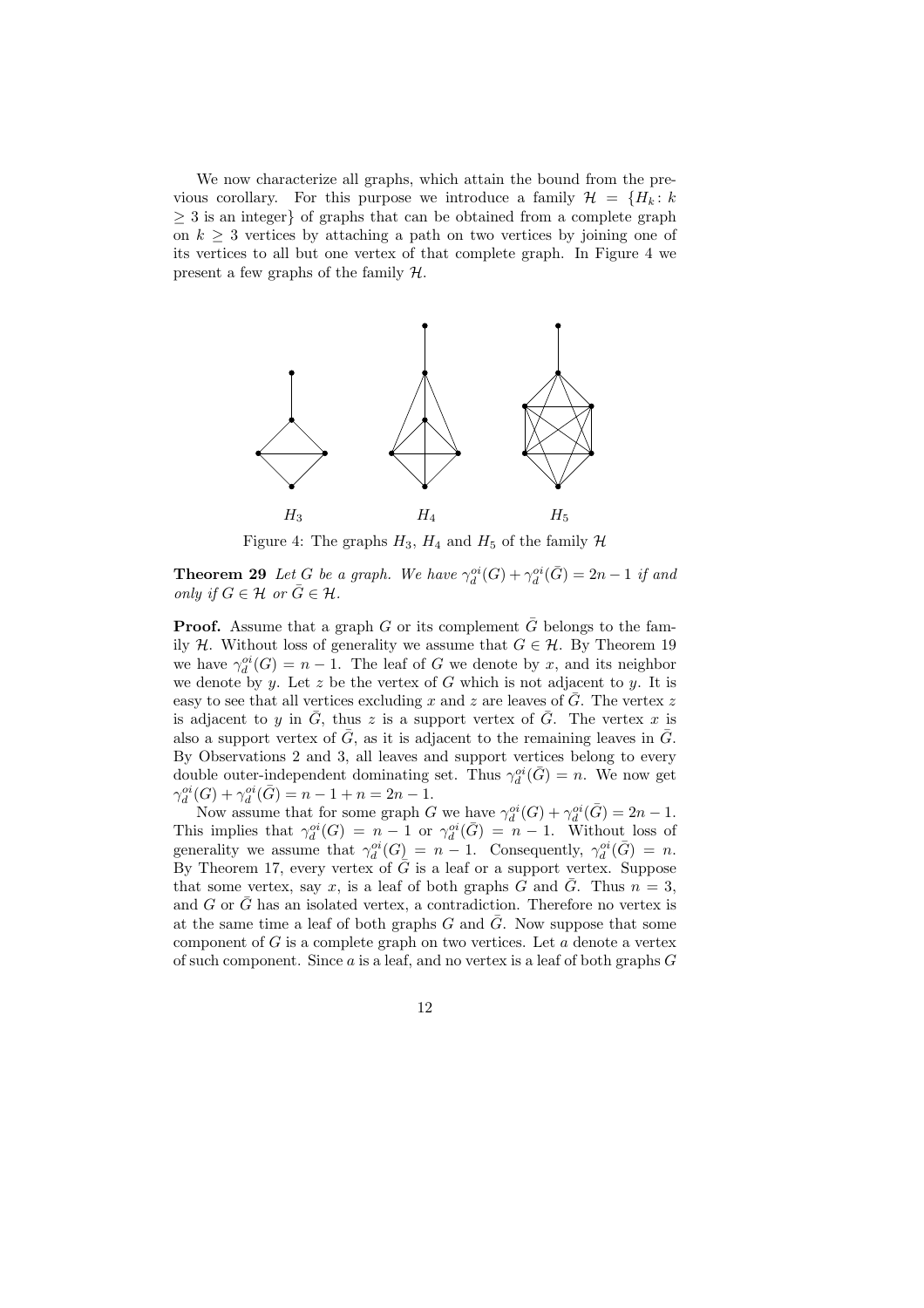and  $\overline{G}$ , we conclude that a is not a leaf of  $\overline{G}$ . Therefore it is a support vertex of  $\overline{G}$ . This implies that some vertex of G different from a is adjacent to all vertices of  $G$  excluding  $a$ , a contradiction. We conclude that no component of  $G$  is a complete graph on two vertices. Now suppose that  $G$  has at least three support vertices, say  $a, b$  and  $c$ . Let  $d$  (e, f, respectively) denote a leaf adjacent to a  $(b, c,$  respectively). Since every vertex of  $\overline{G}$  is a leaf or a support vertex, the graph G has some leaf, say x. Thus the vertex x has  $n-2$  neighbors in G, a contradiction as every vertex of G is adjacent to at most one of the vertices  $d$ ,  $e$  and  $f$ . Therefore  $G$  has at most two support vertices. Now suppose that some support vertex of  $G$ , say  $x$ , is strong. Let  $a$  denote a leaf adjacent to  $x$ . Since  $a$  is a leaf, and no vertex is a leaf of both graphs G and  $\bar{G}$ , we conclude that a is not a leaf of  $\bar{G}$ . Therefore it is a support vertex of  $\overline{G}$ . This implies that some vertex of G different from a is adjacent to all vertices of  $G$  excluding  $a$ . This is a contradiction as every vertex of  $G$  is adjacent to  $a$  if and only if it is adjacent to  $b$ . Therefore every support vertex of  $G$  is weak. First assume that  $G$  has exactly two support vertices. Thus  $G$  has exactly two leaves, say  $x$  and  $y$ . Since no vertex is a leaf of both graphs G and  $\overline{G}$ , the vertices x and y are support vertices of G. Let a denote a leaf adjacent to x in  $\tilde{G}$ , and let b denote a leaf adjacent to y in  $\overline{G}$ . Thus a (b, respectively) is adjacent to every vertex in G excluding  $x$  ( $y$ , respectively). Therefore in G the vertex  $x$  is adjacent to b, and y is adjacent to a. Now let us consider a vertex of  $G$ , say  $u$ , which is neither a support vertex nor a leaf. In the graph  $\bar{G}$ , the vertex u is a leaf or a support vertex. Since  $u$  is adjacent to none of the vertices  $x$ and y in G, it is adjacent to both these vertices in  $\overline{G}$ . Thus  $d_{\overline{G}}(u) \geq 2$ , and consequently, u is not a leaf of  $\overline{G}$ . Therefore u is a support vertex of  $\overline{G}$ . This is a contradiction as a and b are the only leaves of  $\overline{G}$ , and x and y are the only support vertices of  $\overline{G}$ . Now assume that  $G$  has exactly one support vertex, say  $x$ . The leaf adjacent to  $x$  we denote by  $y$ . Since  $\gamma_d^{oi}(G) = n-1$ , by Theorem 19, the subgraph of G, say H, induced by the vertices which are neither leaves nor support vertices is a path on three vertices or a complete graph. If H contains only one vertex, then  $G = P_3$ . Thus every vertex of  $G$  is a leaf or a support vertex, a contradiction. Now assume that  $H = K_2$ . This implies that every vertex of G is a leaf or a support vertex, or G has a universal vertex, that is,  $\overline{G}$  has an isolated vertex, a contradiction. Now assume that  $H$  is a path  $P_3$ , say abc. Since none of the vertices  $a, b$  and  $c$  is a leaf or a support vertex, the vertices  $a$ and c are adjacent to the vertex x. We have  $bx \notin E(G)$ , otherwise x is an isolated vertex of  $\bar{G}$ . It is not difficult to verify that  $\gamma_d^{oi}(\bar{G}) = 4$ . We get  $\gamma_d^{oi}(G) + \gamma_d^{oi}(\bar{G}) = 4 + 4 = 2n - 2 < 2n - 1$ , a contradiction. Now assume that  $H$  is a complete graph on at least three vertices. Suppose that at least two vertices of  $H$ , say  $a$  and  $b$ , are not adjacent to  $x$  in  $G$ . Therefore x is adjacent to both a and b in the graph  $\overline{G}$ . Thus x is not a leaf, and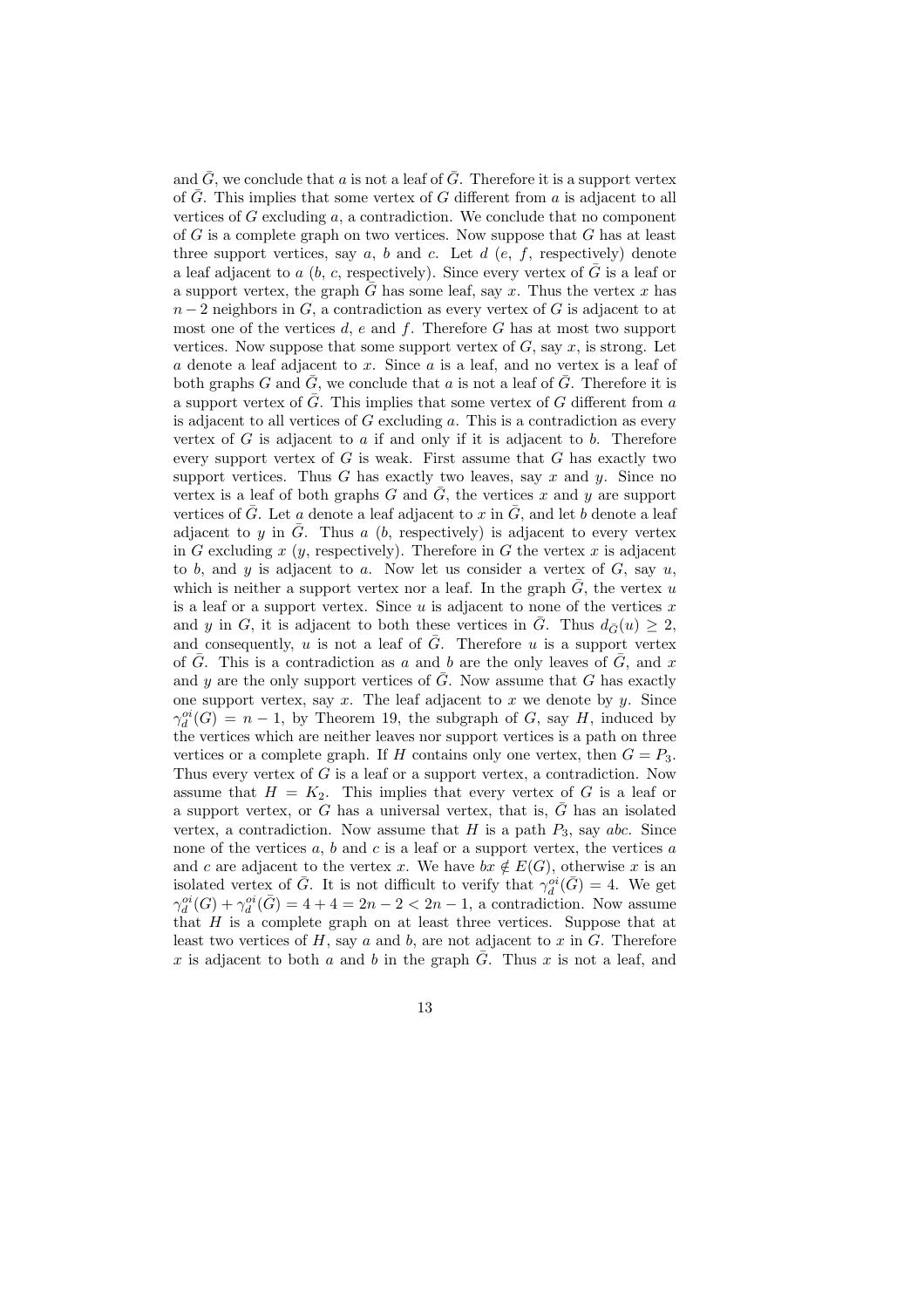consequently, it is a support vertex of  $\overline{G}$ . Consequently, some vertex of G is adjacent to all other vertices excluding a. This is a contradiction as no vertex is adjacent in  $G$  to both vertices  $a$  and  $y$ , and the vertices  $a$  and  $y$ are not adjacent. We now conclude that in  $G$  the vertex  $x$  is adjacent to at least  $|V(H)| - 1$  vertices of H. Let us observe that it cannot be adjacent to every vertex of H, otherwise x is an isolated vertex of  $\overline{G}$ , a contradiction. Therefore in  $G$  the vertex  $x$  is adjacent to all but one vertex of  $H$ . We now conclude that  $G \in \mathcal{H}$ .

**Corollary 30** *If*  $G \neq P_4$ ,  $G \notin H$  *and*  $\overline{G} \notin H$ , *then*  $\gamma_d^{oi}(G) + \gamma_d^{oi}(\overline{G})$ ≤ 2n − 2*.*

We now improve the lower bound from Theorem 26.

**Theorem 31** *For every graph* G with l leaves we have  $\gamma_d^{oi}(G) + \gamma_d^{oi}(\overline{G})$  $> n + l - 2.$ 

**Proof.** Let D and  $\bar{D}$  be any  $\gamma_d^{oi}(G)$ -set and  $\gamma_d^{oi}(\bar{G})$ -set, respectively. If some leaf of G does not belong to the set  $\overline{D}$ , then  $\gamma_d^{oi}(\overline{G}) \geq n-2$ , and we easily obtain the result. Now assume that all leaves of G belong to the set  $\overline{D}$ . Since  $V(G) \setminus D$  is independent, the vertices of  $V(G) \setminus D$  form a clique in  $\overline{G}$ . Consequently, at most one of them does not belong to  $\overline{D}$  as  $V(\overline{G}) \setminus \overline{D}$  is independent. Therefore  $|\overline{D}| \geq |V(G) \setminus D| + l - 1$ . We now get  $\gamma_d^{oi}(G) + \gamma_d^{oi}(\bar{G}) \ge |D| + |V(G) \setminus D| + l - 1 > n + l - 2.$ 

#### **References**

- [1] M. Atapour, A. Khodkar and S. Sheikholeslami, *Characterization of double domination subdivision number of trees,* Discrete Applied Mathematics 155 (2007), 1700–1707.
- [2] M. Blidia, M. Chellali and T. Haynes, *Characterizations of trees with equal paired and double domination numbers,* Discrete Mathematics 306 (2006), 1840–1845.
- [3] J. Harant and M. Henning, *A realization algorithm for double domination in graphs,* Utilitas Mathematica 76 (2008), 11–24.
- [4] F. Harary and T. Haynes, *Double domination in graphs,* Ars Combinatoria 55 (2000), 201–213.
- [5] F. Harary and T. Haynes, *Nordhaus-Gaddum inequalities for domination in graphs,* Discrete Mathematics 155 (1996), 99105.